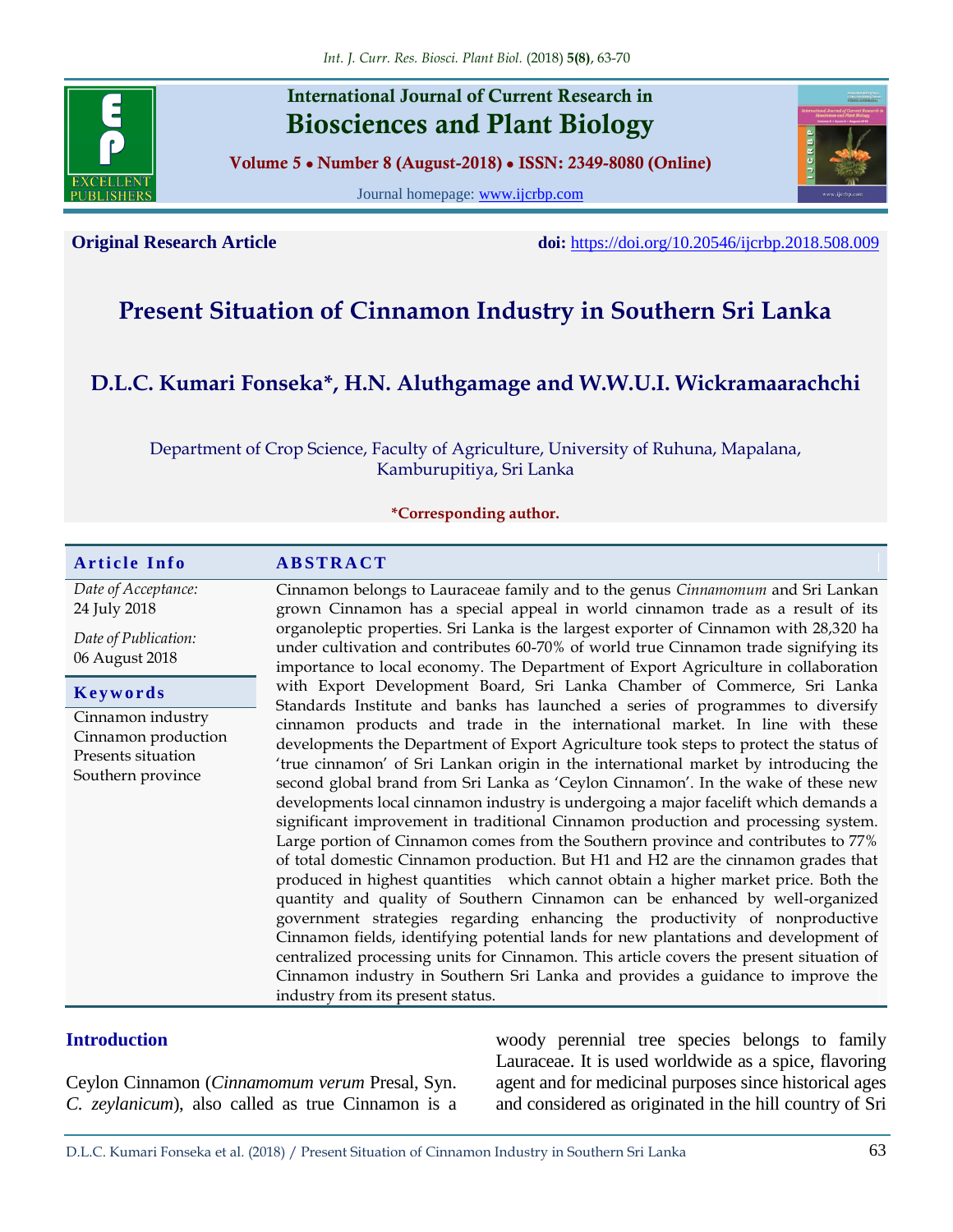Lanka. Cinnamon has been used as spices and medicines since ancient times and has long been held in high esteem as aromatic as well as ingredients of oils and perfumes (Krishnamoorthy and Rema, 2003). Its bark used as a spice which yields essential oil. It is helpful in the treatment of several diseases including diarrhea, nausea, vomiting, flatulence, spasmodic afflictions, asthma, paralysis, excessive menstruation, uterus disorders and gonorrhea. It provides relief from influenza and serves as a good mouth freshener. It is chiefly used to assist and flavor other drugs too (Gul and Safdar, 2009). Cinnamon helps people with type-II diabetes and improves their ability to respond to insulin, thus normalizing their blood sugar levels (Khan et al., 2003).

According to the historical evidences, Cinnamon was exported from Sri Lanka even before the  $15<sup>th</sup>$ century. Commercial cultivation of Cinnamon was started in the  $15<sup>th</sup>$  century during Dutch ruling and introduced to the Southern region of Sri Lanka (Gunaratne, 2011). Currently, Southern province is the major contributor for the domestic cinnamon production and export. Therefore, the knowledge of present situation of the Cinnamon cultivation, processing and marketing in Southern province is important for further improvement of production efficiency and quality to expand the international market for Ceylon Cinnamon. This article covers the present situation of Cinnamon industry in Southern Sri Lanka and provides a guidance to improve the industry from its present status.

#### **Materials and methods**

A detailed field survey was carried out during February to May 2017, in randomly selected 260 cinnamon lands in Galle (125), Matara (75) and Hambantota (20) administrative districts where cinnamon is mostly grown in Sri Lanka. A structured interview was carried out to collect information from farmers. Information, including productivity data, area under cultivation, types of planting materials used, extension services received, management practices, government support and the problems faced by farmers were collected by using a pre-tested questionnaire to

interview the growers, and by field observations. Secondary data were collected from Performance Report, Department of Export Agriculture, 2014. Collected information were summarized and tabulated accordingly.

### **Area under cultivation**

Southern province consists of three administrative districts as: Galle, Matara and Hambantota and Cinnamon is cultivated in all three districts (Fig. 1). Among three districts; Galle district has the highest area under cultivation followed by Matara and Hambantota districts. The area under cultivation in three districts was 11,159, 8,453 and 3,158 ha respectively. (Performance Report, Department of Export Agriculture, 2014). The cultivated area showed an increasing trend in all three districts during last ten years.

Though Galle district is having the highest land area under cinnamon cultivation, all the Cinnamon holdings are not equally productive. About 9.21% of total area under cinnamon in Galle district is reported non–productive and it comes to about 984.72 ha (District Profile, Department of Export Agriculture, Galle district, 2014). These cinnamon holdings do not contribute effectively to the total domestic cinnamon production. This situation is common for Matara and Hambantota districts though the statistics are not readily available.

Potential areas for the expansion of cinnamon cultivations can be identified in all three districts. In Galle district, potential area for mono cropping of cinnamon was reported as 1016.4 ha and another 67 ha showed the potential for intercropping with coconut in the year 2011 according to the sources of the Department of Export Agriculture (2014). But, the Department of Export Agriculture does not promote intercropping with coconut due to the prevalence of shady conditions which are not favorable for the production of high quality quills. Matara district has identified 1710 ha in Weligama and Mulatiyana areas having the highest potential for the expansion of cinnamon cultivation. In Hambantota district; Walasmulla, Katuwana,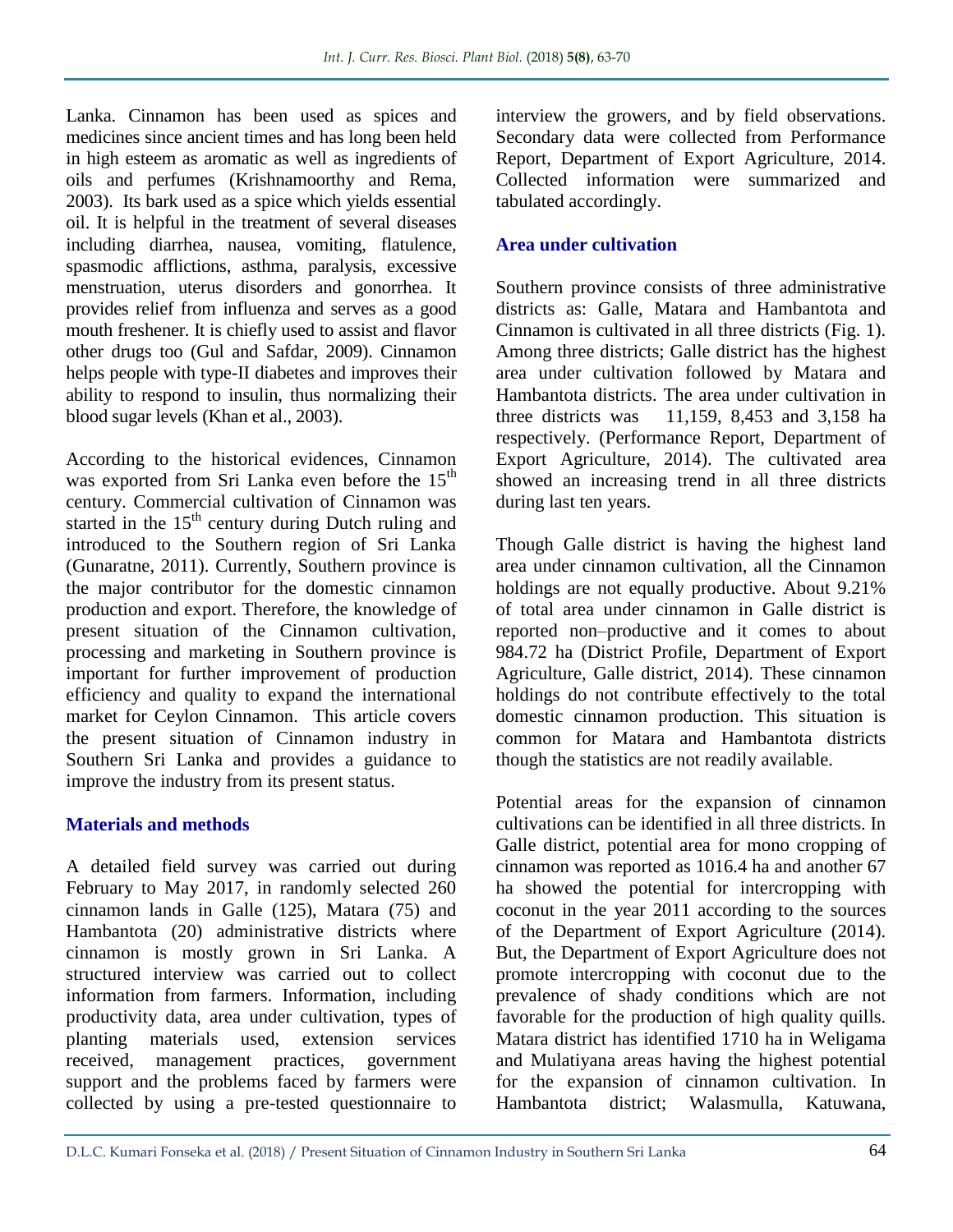Okewela and Beliatta areas showed the potential for the expansion of area under cinnamon cultivation.

#### **Planting material**

Currently, seedlings are used as the main planting material for the commercial Cinnamon cultivation. Some farmers produce planting material by themselves according to the guidance of Department of Export Agriculture (DEA) and the National Cinnamon Research and Training Institute. But, majority of farmers obtain planting material from commercial nurseries. The numbers of registered cinnamon nurseries in Galle, Matara and Hambantota districts were 30, 29 and 25 respectively (DEA, 2015).

Two new varieties of Cinnamon with higher quality and yield had been introduced as Sri Wijaya and Sri Gamunu in 2009 by the Department of Export Agriculture after about twenty years of research (DEA, 2015). These two varieties needed to be cloned through rooted cuttings but this technique is still not popular among Cinnamon growers in the Southern province.



**Fig. 1:** Cinnamon growing areas in three districts of the Southern province.

#### **Management practices**

New cinnamon plantations are established according to the recommendations of the Department of Export Agriculture. Recommended spacing is  $1.2m \times 0.9m$  with five seedlings per planting hole, when using seedlings. But, only

three plants are planted per planting hole when rooted cuttings are used. Size of a planting hole is  $30 \times 30 \times 30$ cm<sup>3</sup>. Weed management is done by using cultural and mechanical methods. Agrochemicals are not recommended in Cinnamon cultivation as bark is the harvestable portion of the tree.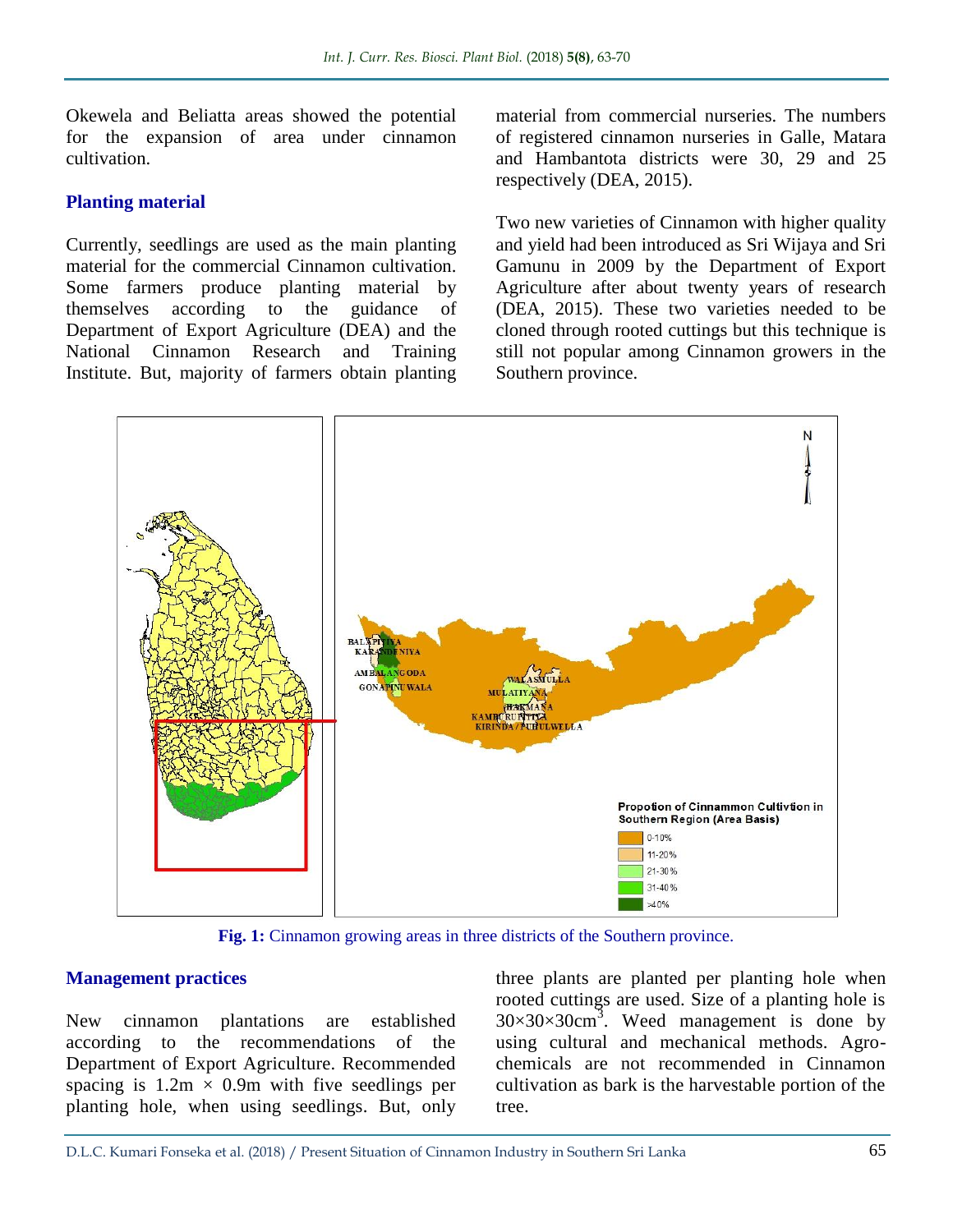Trees needed to be supported for rooted cuttings and the height of support depends on the height of the plant material. Cinnamon sticks, which remain after peeling, are commonly used for this purpose. Side branches are removed up to  $30 - 40$  cm from the ground level when the plants are one to one and half years old and also at three months before harvest. For rooted cuttings, side branches needed to be removed at four monthly intervals.

#### **Processing and grading of cinnamon**

Large portion of cinnamon peeling is still done by using traditional tools and equipment in the Southern province. Experienced Cinnamon peeler shortage has become a serious problem in Cinnamon industry. Hence, the Department of Export Agriculture has introduced a Cinnamon peeler training program as a self-employment project in 1988 and continued up to now. A fiveday on-the-job training was given to selected beneficiaries at divisional level. All the participants who have successfully completed the training program are provided with necessary toolkits for Cinnamon peeling. In the year 2014; 425 farmers from the Southern province had been trained as: 150 from Galle district, 183 from Matara district

and 92 from Hambantota district (DEA, 2014). Mostly family labor is used for cinnamon processing in small scale cinnamon plantations (less than  $\frac{1}{2}$  - 2 acres) while hired labor is used for large plantations which cost about  $1/3 - \frac{1}{2}$  of the total income. H1 and H2 are the cinnamon grades that produced in highest quantities in Southern province. This is mainly due to large portion of Cinnamon produced in the Southern province is exported to Mexico which has highest demand for H1 and H2 grades. C4 and C5 grades are also produced to some extent and production of Alba Grade Cinnamon is rare. Other than the demand, Cinnamon peelers tend to produce lower grade cinnamon due to ease of production.

#### **Yield and income**

According to the estimated values by the Department of Export Agriculture (2014) the highest and the lowest production of Cinnamon were observed in Galle and Hambantota districts respectively and income also varies accordingly (Table 1). These values vary according to the variation of the Cinnamon growing land extent in three districts. Southern province contributes to 77% of total domestic Cinnamon production.

**Table 1.** Estimated annual Cinnamon production and income of Southern province in the year 2014.

| <b>District</b> | <b>Estimated annual production (Mt.)</b> | <b>Estimated annual income (Rs.)</b> |
|-----------------|------------------------------------------|--------------------------------------|
| Galle           | 6,686.655                                | 9,361,317.00                         |
| Matara          | 6.034.77                                 | 8,448,678.00                         |
| Hambantota      | 816.80                                   | 1,143,520.00                         |

#### **Current problems**

Most of the major problems related to Cinnamon industry in Southern province arise with the scarcity of Cinnamon peelers. To guarantee higher production of quills, harvesting of Cinnamon sticks should be done at least once per six months. But in Southern province majority of farmers harvest their Cinnamon once per eight months or once per year due to peeler scarcity. When Cinnamon sticks are over aging, the possibilities for the occurrence of pest and disease conditions become high and ability to produce higher Cinnamon grades become low.

Other than that, the productivity of land is diminishing continuously due to less number of reproductive branches at the next flush. As the final result, the farmer is unable to obtain a regular income.

In the Southern province, harvesting of most of the Cinnamon plantations is practiced on contract basis. The contractors are only focusing about their profit and they do not pay attention to the health of Cinnamon bushes. As a result, diseased branches remain in the field without getting discarded and those branches spread diseases to the newly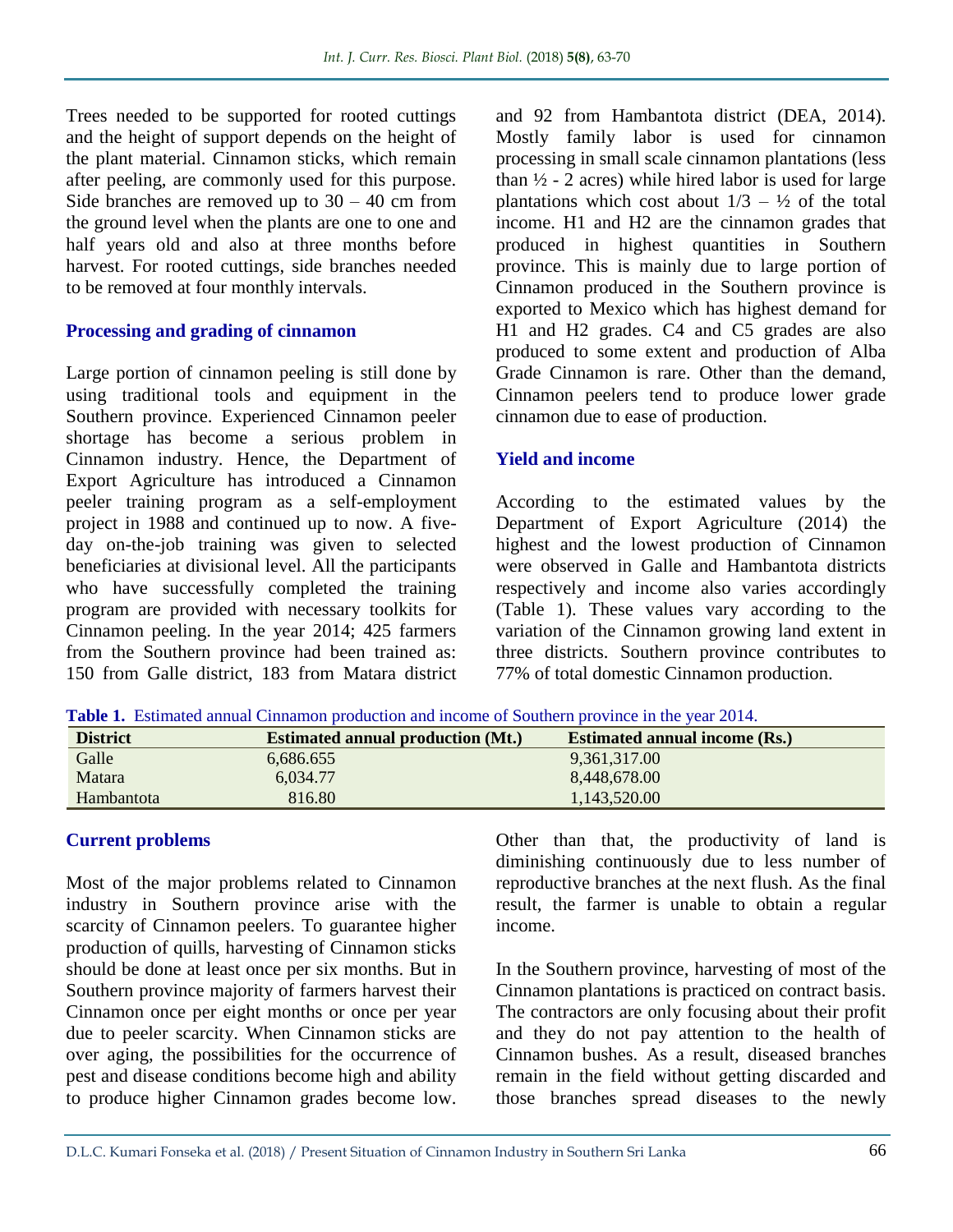emerging shoots. Eventually the level of infection is getting too high and cinnamon plantations become unprofitable.

Rough bark disease is the major disease in Southern province which spread as above and cause a huge economic loss to the farmers. This is a fungal disease which can be easily treated. But the disease is spreading in Southern province due to poor knowledge and negligence of farmers.

Though high grades fetch higher profit, production of high quality grades is rare in Southern province, except H grades. Major cause for this situation is over aging of cinnamon sticks. Other than that, peelers are discouraged to produce high grades due to time consuming nature of the processing of higher Cinnamon grades. In contrast, no grading is taken place at farm gate level and most often grading is practiced at exporter level. Farmers cannot obtain a premium price although they produce higher grades, therefore, both farmers and peelers do not emphasize on producing higher Cinnamon grades.

At the farm gate level, collectors used to reduce some price for the wetness though Cinnamon quills are dried to the required level. So, farmers discourage to dry cinnamon sticks properly and they sell them while moisture is present. This enhances the growth of fungus in bundles of Cinnamon quills and produce substances that can be toxic to humans.

The dominating power of the Cinnamon industry is in the hands of large scale Cinnamon exporters due to the poor involvement of the Government. Therefore, farmers have to face some social problems when they are selling their products. Farmers have to go through village Cinnamon collectors though they pay lower prices than other buyers due to the fact that they provide credit facilities to farmers when required.

Farmers obtain lower income for quills and from that  $\frac{1}{2}$  - 1/3 should be given to the peelers and this leads, farmers discourage to manage their cultivation properly. With poor management the income is further diminished and these conditions go as a vicious cycle to make Cinnamon production uneconomical.

When consider about poor management practices, farmers do not apply fertilizer to their cultivations. Their attitude is Cinnamon do not require fertilizers; which is a myth. To obtain a higher production regularly, fertilization should be done continuously as recommended by the Department of Export Agriculture. But farmers apply fertilizer once and expect drastic increase of production in the next harvest; which is not realistic and they discourage to apply fertilizer afterwards. Lack of knowledge on Cinnamon nutrition is a major negative factor for the productivity of Cinnamon.

In the Southern province most of the farmers do not adapt soil conservation measures in their Cinnamon plantations. Therefore, the level of soil erosion is high in lands on slopes exposing the roots of cinnamon bushes causing very serious pest problems. Bare roots are attacked by pink stem borer finally causing break down of the stem. This can be easily prevented by adding soil to cover the base of the stem. But farmers neglect those things and productivity of the land is decreasing.

A better plant pruning is required for bush formation and management and also to obtain a harvestable stick once in six months. But no proper pruning cycle can be seen in most of the Cinnamon plantations in the Southern province. As a result, the number of depended branches becomes higher and both the yield and quality of quills become low.

Most of the farmers in the Southern province do not practice gap filling in their cinnamon plantations. This is mainly due to practical difficulties to raise plants and labor shortage. This situation increases the weed problem in the Cinnamon lands and also reduces the potential income from that land.

Cinnamon is a sun loving plant which gives maximum yield under full sun light. But most of the Cinnamon lands occupy trees which creates shady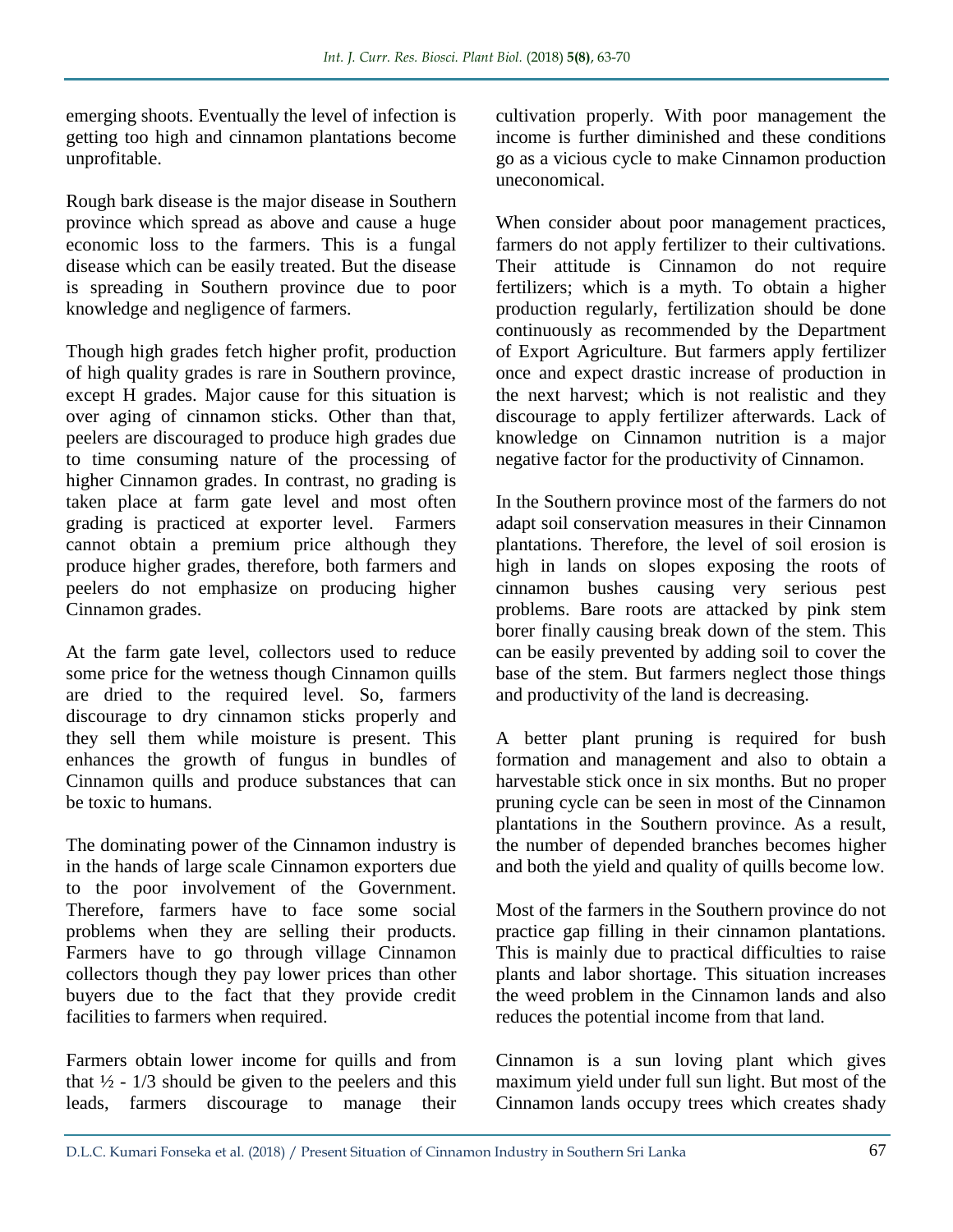conditions to Cinnamon plants. Majority of those plants do not acquire any economic value but grown due to the ignorance of the farmers. Cinnamon plants tend to get blight conditions and both the quantity and quality of the products reduces as a result of shade.

Other than the poor management practices, hygienic conditions are poor in most of the processing sheds. Occasionally peelers insert immature bark fragments inside the Cinnamon sticks which become blackish with time and eventually discarded at exporter level. These problems arise due to the lack of appropriate standards and regulations and also a better inspection procedure from the government or any authorized institute. Farmers and peelers are lack in knowledge about the hygienic certifications which provides higher value to the product. There should be a regular update service from Department of Export Agriculture to aware them about the new findings and requirements.

In earlier days Cinnamon peeling was done by a certain cast and therefore, the society still has a poor attitude towards Cinnamon peelers. This discourage the young generation from selecting Cinnamon processing as a career, though it is economically viable. A central processing system which gives a better social recognition to the workers can solve this problem but such organization is still rare in the Southern province and has a magnitude impact on producing quality Cinnamon from the region.

Though government has implemented some development programs to improve Cinnamon industry, the level of engagement is not sufficient. Sri Lanka supplies 90% of the global true Cinnamon demand and the only county which is producing true Cinnamon. Therefore, have a very high potential in the international market. But still Sri Lankan Cinnamon is exported to low income countries like Mexico and not reached the European market yet. There should be a better government policy and quality control strategy which leads to enhance both quantity and quality of exporting

Cinnamon. Low quality Cinnamon is exported due to lack of proper rules and regulations.

More attention should be given to improve the productivity of existing Cinnamon lands other than expanding the land area under cultivation. Though government has implemented a productivity improvement program, its development rate is very low due to area covering per year is very low. This program has been carried out for three years but no feedback has obtained afterwards.

Even though there is a high potential for Cinnamon in the global market, government is allocating only 0.4% out of total income from export agricultural crops for the development of all export agricultural crops. If there is higher level of investment export earnings from Cinnamon can be increased proportionately and this has to take into consideration in future development plans.

#### **Government support**

Development division of the Department of Export Agriculture had carried out many successful programs during past few years and also has set targets for this year to enhance the productivity of Cinnamon. New/Replanting Program, Productivity Improvement Program and Post-Harvest Technology and quality improvement program of export agricultural crops are the major development programs among them.

Under new planting/ replanting program, seedlings are provided to new plantations and re planting of old plantations as 3,600 plants per acre up to 5 acres. Plants are obtained from the government registered private nurseries. Also a subsidy of Rs. 80,000 is given for one hectare in three installments (Table 2).

Productivity Improvement Program (PIP) was introduced to increase the production of the existing Cinnamon cultivations per unit area, where production is below the potentials due to low crop density and poor crop management. An extension officer is assigned to one village and the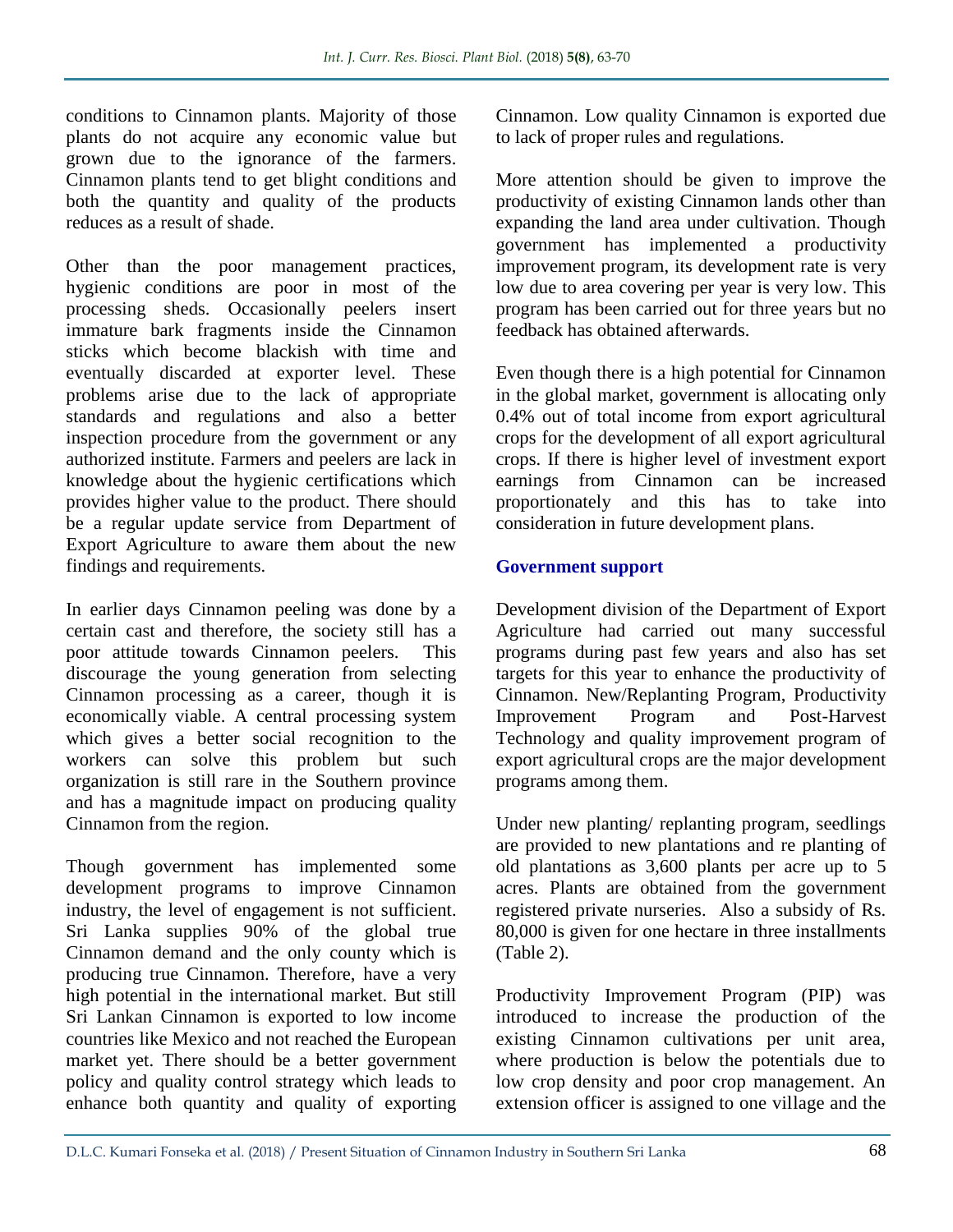villagers are encouraged to implement a society and the subsidy is given via the society as plants and fertilizers. Cash grant (Rs. 37,500) per hectare is given in three installments as shown in the Table 2.

Target of the productivity improvement program for the year 2016 and 2017 and the progress of the extent developed under productivity improvement program are given in the Table 3. The main objective of the assistance scheme for post-harvest

development activities is to maintain the quality of the product to be competitive in international markets, product diversification and value addition to facilitate marketing of export agricultural crop products. For processing sheds, a subsidy of Rs. 100,000to Rs. 200,000 can be obtained according to the area which varies from 400 ft<sup>2</sup> to 1000 ft<sup>2</sup>. A leaf oil unit with the capacity higher than 250 kg and a bark oil unit with the capacity higher than 50kg can obtain a subsidy of Rs. 250,000.for encouraging farmers to product diversification.

**Table 2.** Time schedule for the new planting/ replanting subsidy and assistance scheme for productivity improvement program (Cash grant per hectare).

| Time schedule for the new planting/ replanting subsidy |                              | Assistance scheme for productivity improvement |                    |  |
|--------------------------------------------------------|------------------------------|------------------------------------------------|--------------------|--|
| <b>Time from establishment</b>                         | <b>Amount of the Subsidy</b> | Time from establishment                        | Cash grant/hectare |  |
|                                                        | ( <b>Rs.</b> )               |                                                | (Rs.)              |  |
| 3 months                                               | 40,000.00                    | $1st$ year                                     | 13,000.00          |  |
| $1\frac{1}{2}$ years                                   | 20,000.00                    | $2nd$ year                                     | 13,000.00          |  |
| $2\frac{1}{2}$ years                                   | 20,000.00                    | $3rd$ year                                     | 11,500.00          |  |

| Table 3. Developed extent and target in (ha) for 2016 and 2017. |  |  |  |  |
|-----------------------------------------------------------------|--|--|--|--|
|-----------------------------------------------------------------|--|--|--|--|

| <b>District</b> | Target (ha)<br>2016 | <b>Developed Extent (ha)</b><br>2016 | Target (ha)<br>2017 | <b>Developed Extent (ha)</b><br><b>August 2017</b> |
|-----------------|---------------------|--------------------------------------|---------------------|----------------------------------------------------|
| Galle           | 180                 | 160                                  | 180                 | 18                                                 |
| <b>Matara</b>   | 130                 | 160                                  | 130                 | 12.65                                              |
| Hambantota      | 40                  | 32.8                                 | 75                  | Will be started in Maha season                     |

#### **Conclusion**

At present, the total area under Cinnamon in Southern province is 22,720ha which gives an annual production of 13,538.255 Mt. The potential bark yield is about 1,200 kg/ha under well managed Cinnamon plantation though we obtained about 500  $-600$ kg/ha (200 – 250kg/acre). Therefore, we have a huge potential to increase the production of the current Cinnamon plantations and the potential yield is about 27,264 Mt. Both the quantity and quality of Southern Cinnamon can be enhanced by well-organized government strategies regarding enhancing the productivity of nonproductive Cinnamon fields, identifying potential lands for new plantations, regular extension service and development of a central processing system for processing of Cinnamon with higher grades and

low production cost. Establishing central processing unit/units will reduce the production cost and increase the farmer income while supplying quality 'Ceylon Cinnamon' to the export market keeping the brand Ceylon Cinnamon in a better position.

#### **Conflict of interest statement**

Authors declare that they have no conflict of interest.

#### **Acknowledgement**

Authors acknowledged the support and information provided by the National Institute of Cinnamon Research and Training, Department of Export Agriculture Regional offices and farmers involved in interviews in Galle, Matara and Hambantota.